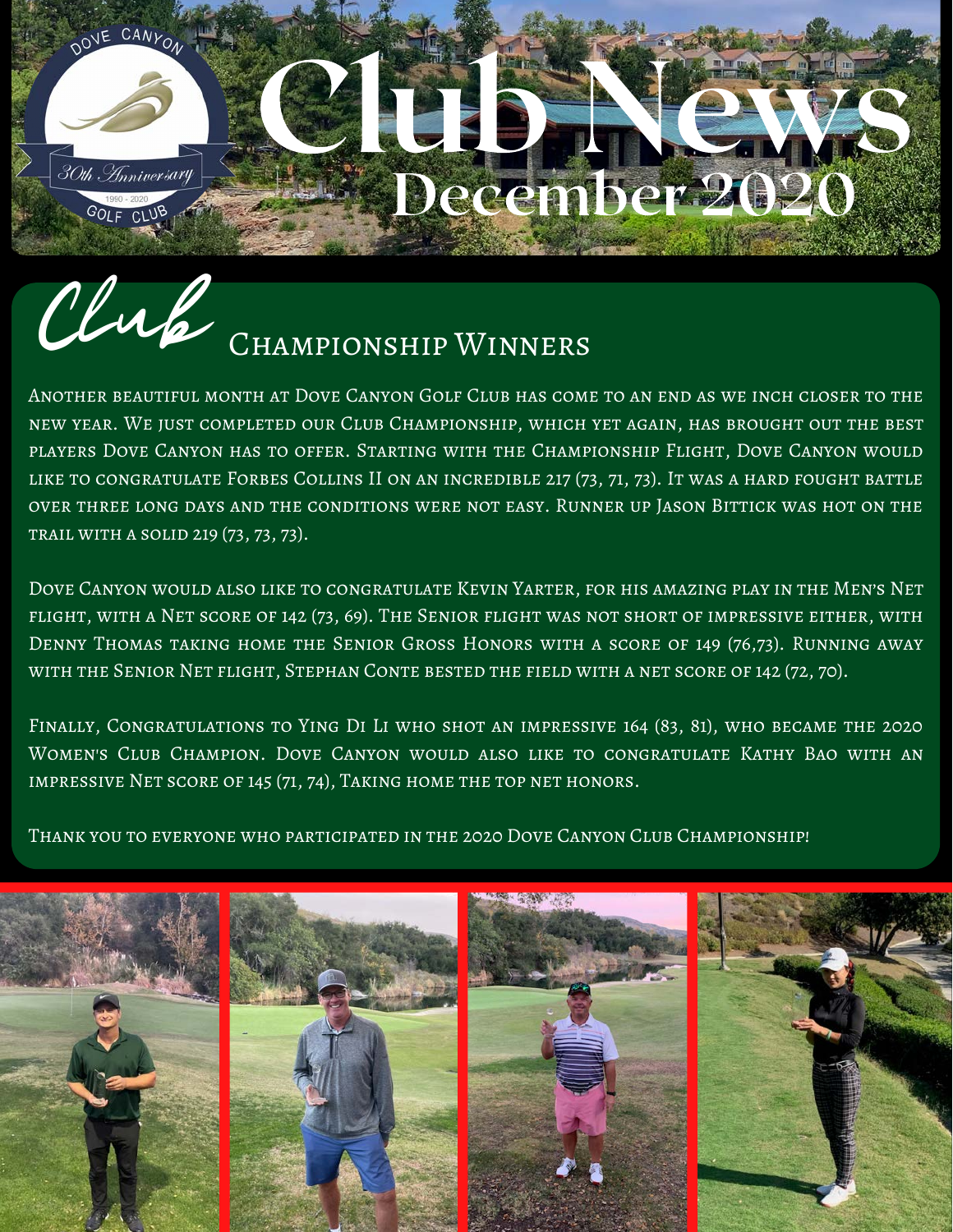

Wrapping up 2020

We have reached December of 2020, and the holiday season is upon us! We are excited to close on a high note and make the best of the situation in front of us.

THE CANYON GRILLE IS BACK TO OUTDOOR DINING and we will continue to do our best to make everyone comfortable by using the heaters. We want to be as available as possible to the members, however the cold weather and state/county guidelines may be cause for adjustment. We will consider these factors and notify you if we need to adjust.

THE TEAM IS EXCITED TO ANNOUNCE HOWEVER, WE will be offering 2 for \$39 on both Thursdays and Saturdays for the month of December. Keep an eye on your email as we will announce weekly specials as well.

Follow Us!

Our social Media platforms are a great way to hear about everything happening around the club and stay up to date with the latest news.

#### **@dovecanyongc**



Thanksgiving To Go was a hit, we hope you enjoyed the meals the kitchen prepared for YOU AND HOPE YOU AT LEAST GOT SOME QUALITY immediate family time! With anticipation of the COVID guidelines staying the same through December, we are looking forward to serving our annual Yuletide Dinner to go. More details in the coming week.



Upcoming Events

**Yuletide Dinner To Go** DECEMBER 12TH

**2 for \$39** EVERY THURSDAY & SATURDAY

**New Year's Eve** Clubhouse Closes at 5PM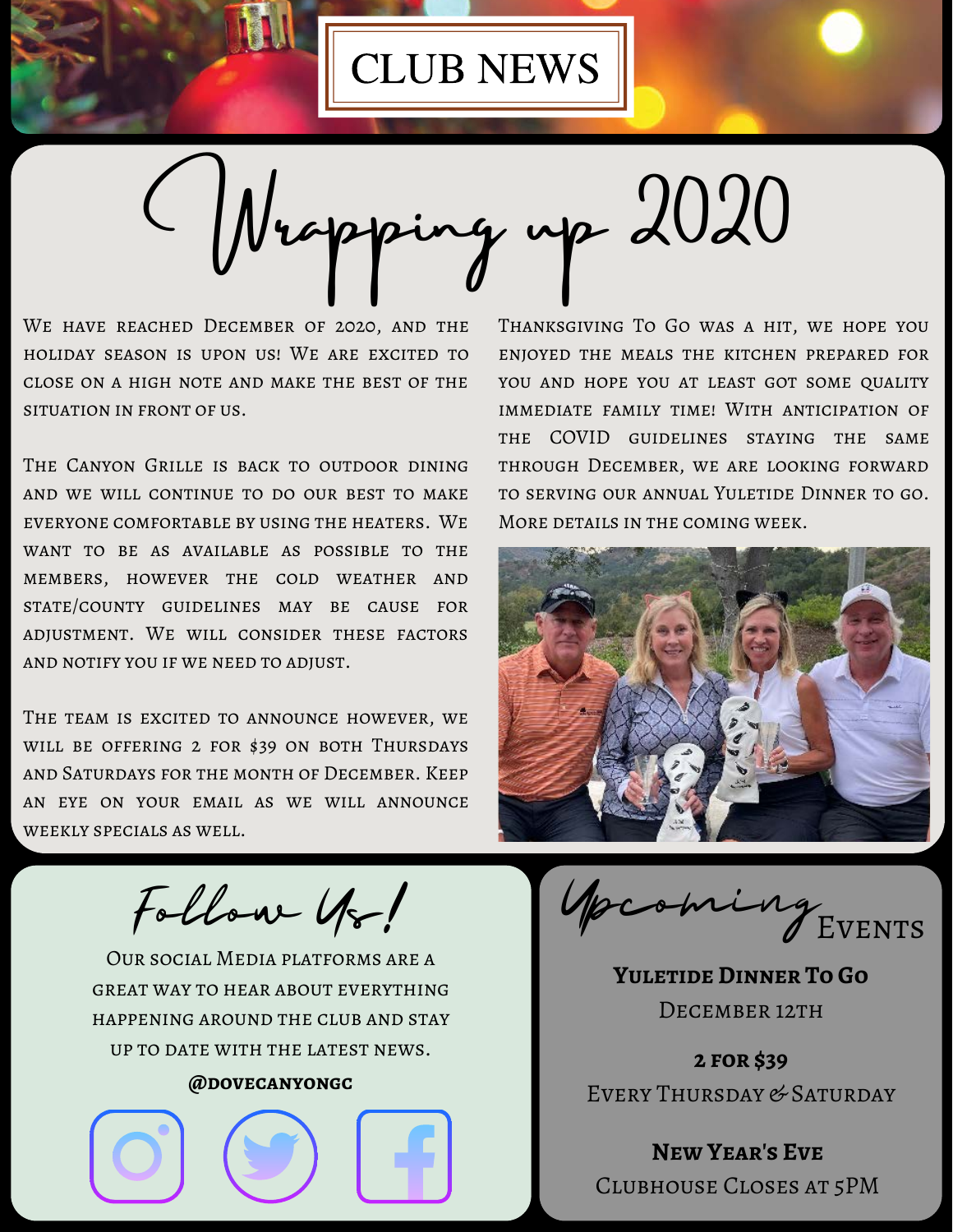

## GOLF NEWS

#### **November Recap**

ON OCTOBER 31, WE HAD A special Halloween Couples Member Guest. 1st place gross goes to Tom & Denise Marlborough with their guests, Craig & Beverly McClure with an incredible team score of 154. 2nd place gross goes to Mike & Fran Bergeson and their guests, DAVE & SUSAN ALEXANDER WITH A TEAM SCORE OF 161, 1ST place net goes to Stephen Baik & Chloe Lee and their guests David & Byung Hee Cha with a team score of 122. 2nd place net goes to joe & Chris Castellano with their guests Bill & Karen SCHREY. THEY WERE JUST edged out in a card off. Of course, we cannot forget about the winner of the best costumes: Congrats to Chuck & Donna Schofield for this years Best COSTUMES!

Upcoming Events

#### **Ladies Holiday Scramble - December 4th**

WE'LL BE KICKING THE HOLIDAY SEASON OFF WITH THE LADIES HOLIDAY Scramble on Thursday December 4th! Ladies will be playing a 4- Player scramble where each player on the team hits a tee shot and then the players decide and play from the best spot. They will continue this process until the ball is holed. Expect some low scores from these ladies!

#### **MGA Men's Member Member - December 5th & 6th**

This will be the final MGA event of the year and we look forward to a great event. Teams of two will go out on the 5th for a Shamble format with a 9-drive minimum and on the 6th they will play a better ball front nine and alternate Shot back nine.





Congratulations to

### **Sam Legaspi**

HOLE #10 177 YARDS

November 26, 2020